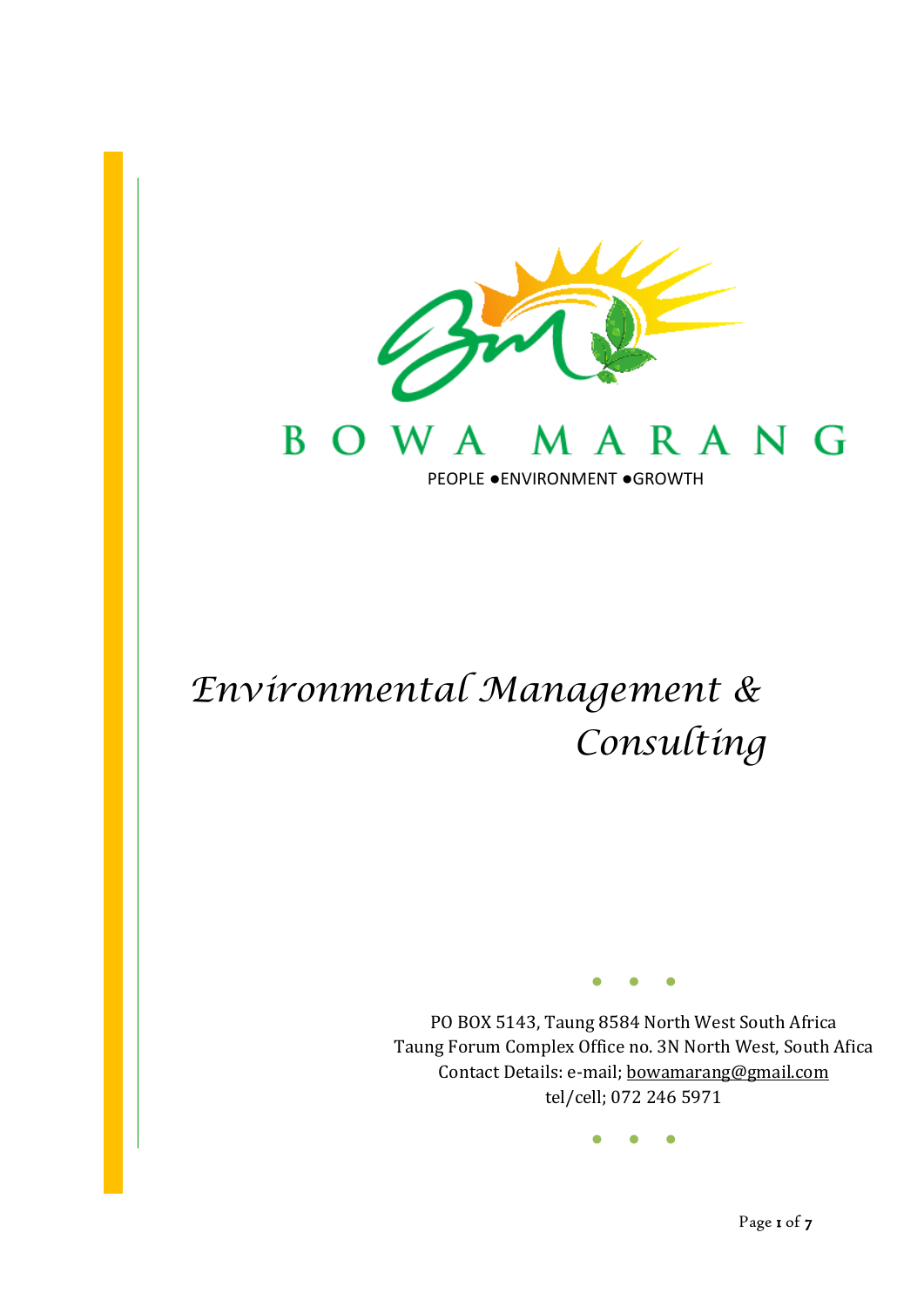## BOWA Marang Environmental Management and Consulting (pty) ltd

PEOPLE •ENVIRONMENT • GROWTH

### Company Background

BOWA Marang is a professional environmental management practice, which was established to fulfil the growing demand by industry, government and corporate business for professional expertise in Environment, Safety and Health Management, excellent environmental outcomes are central to our daily work. BOWA Marang is a 100% black owned company that provides a wide range of specialist environmental services to our clients.

BOWA Marang is adept at developing strategies to provide sustainable, innovative and costeffective environmental solutions. We aim to exceed client expectation, provide value for money, promote excellent service delivery and quality. BOWA Marang is driven by a strong work ethic and offers a fresh perspective through a comprehensive, integrated approach to environmental management.

#### Vision

By providing the highest quality of service to our clients and maintain high levels of professional ethics and admirable core values, our vision is to be top of the list of preferred strategic partners in the field of environment management and consulting. To give our clients solutions that add value to their operations and giving them a competitive edge.

#### **Mission**

Our mission is to emphasize continuous environmental improvement, commit to communication and interaction with the public and emphasize compliance with relevant environmental laws and regulations. We assist in protecting and conserving the surrounding environment for future generations by working close with our clients. We intend to provide the best possible service to our clients while encouraging environmental solutions in all aspects and maintaining a sound relationship based on mutual respect.



Page 2 of 7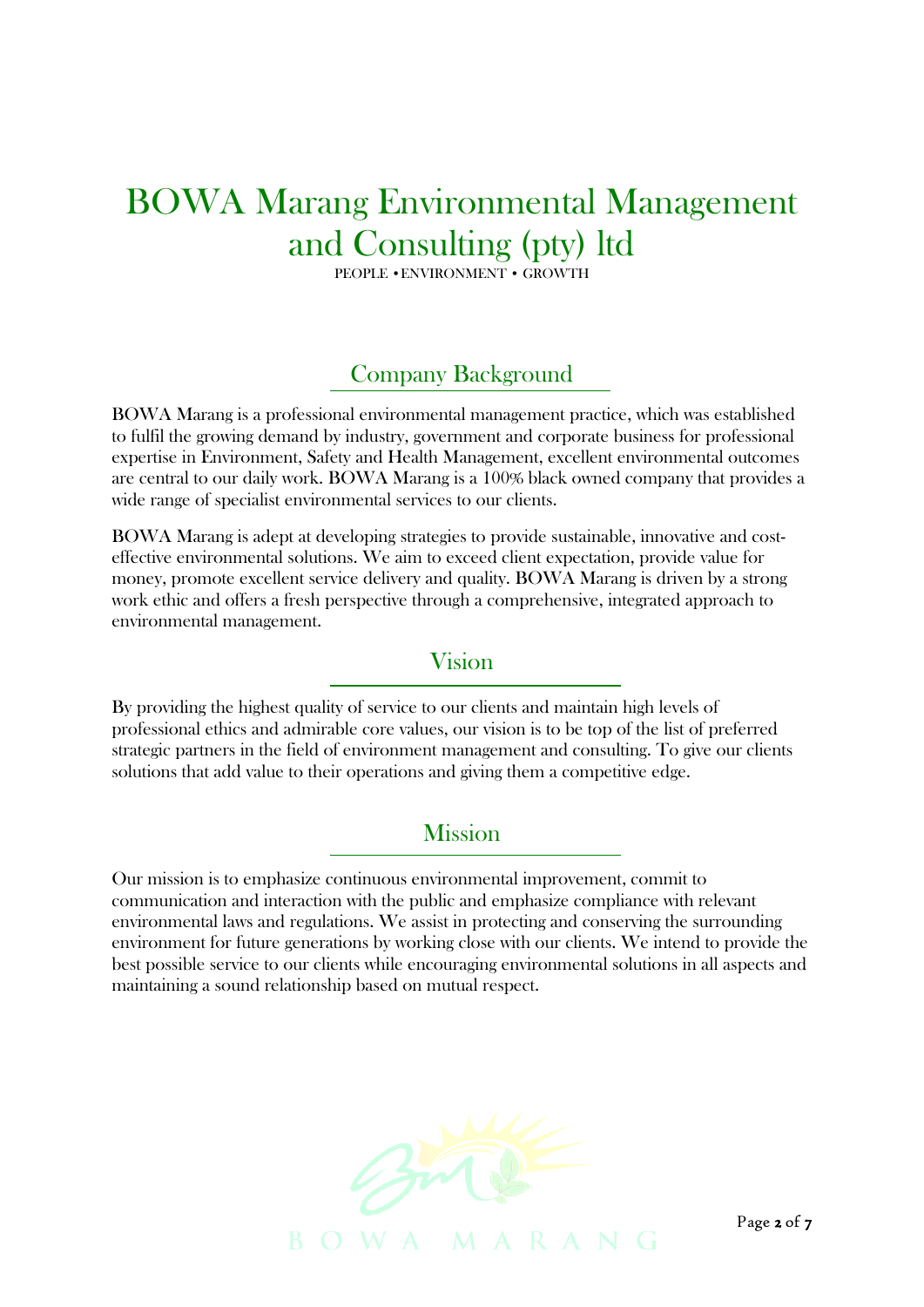## Our Approach

We strive for excellence through the application of our knowledge and experience in environmental management. We aim to deliver high returns on our clients' investments. We aim to minimise the turnaround period for obtaining environmental authorisation.

Our approach is based on the following principles:

- Clear understanding of the task and appreciation of client requirements and schedules
- Intimate knowledge of local conditions and understanding of stakeholder concerns
- Extensive understanding of local regulatory processes and procedures
- Practical and innovative solutions
- On time delivery of quality products and services

Our company is managed and structured to achieve trustworthy and effective results.

## Quality Policy

- To undertake project work in accordance with defined scope of work, agreed between the Company and its Clients;
- To ensure that technical work is performed in accordance with relevant published standards, codes of practice, specifications, recognized professional guidance, statutory documents and other considerations;
- To complete technical work within agreed time and financial budgets;
- To carry out activities in accordance with established Quality Management Systems; and
- To review and update technical skills and management practices to continually improve service to Clients.

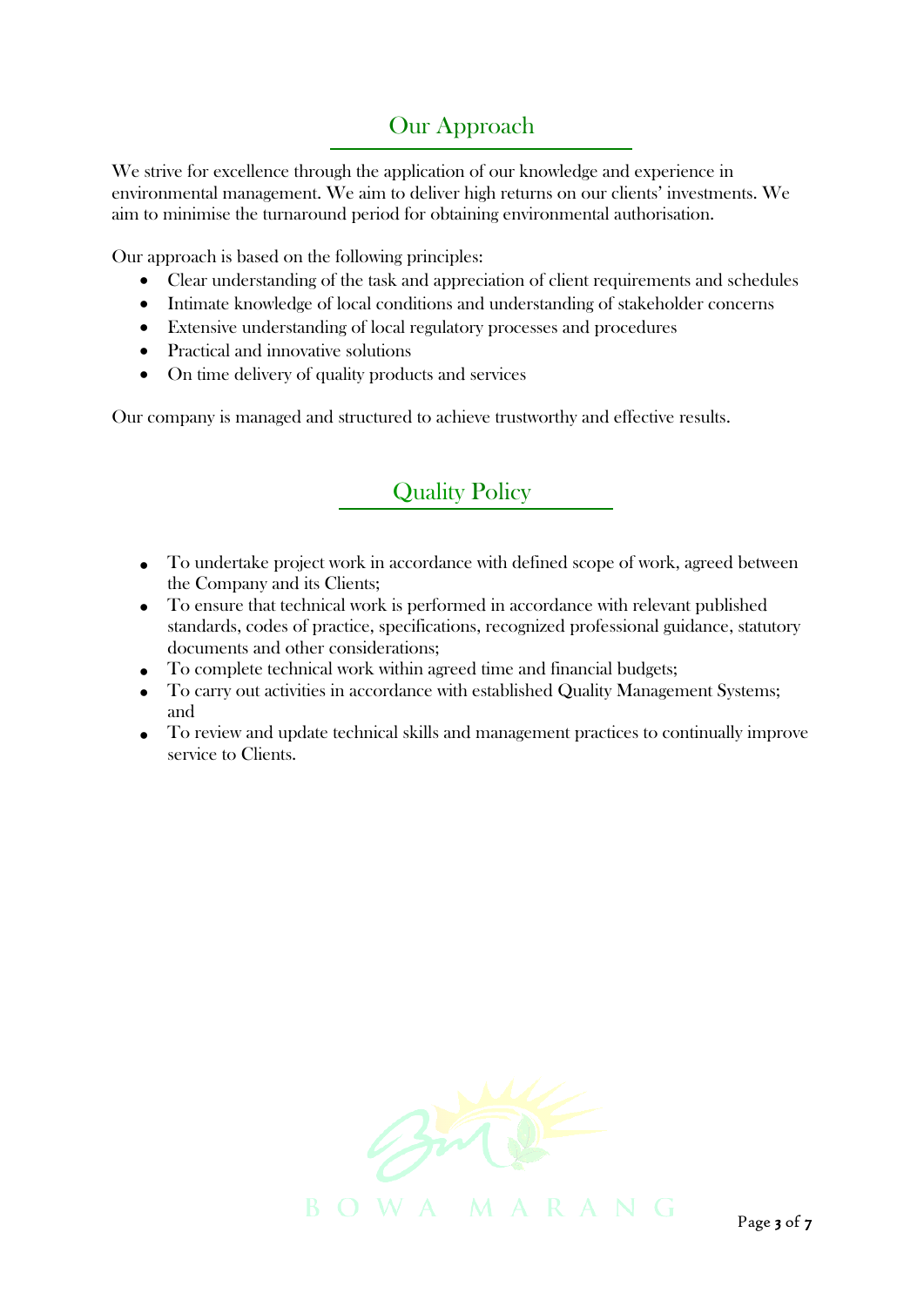## What do we specialize in

Our services involve identifying environmental impacts that a particular project might have and advice the client on mitigation measures. We also recognize the social impacts and participate in community meetings. Development and environmental sustainability is of great need in the growing South Africa. The above services are included when compiling the environmental Basic Assessment, scoping/Environmental Impact Assessments (EIAs) and Public Participation Processes. These are undertaken in terms of:

- Government Notices 544, 545 and 546 (Listing Notices 1, 2 & 3) of the EIA Regulations, August 2010, under the National Environmental Management Act (Act No. 107 of 1998) ("NEMA"), as amended;
- Government Notice No. 718 (Category A & B) of the Waste Management Activities, July 2009, under the National Environmental Management: Waste Act (Act No. 59 of 2008) ("NEM: WA"); and / or
- Government Notice No. 248 of the Activities which result in Atmospheric Emissions, March 2010, under the National Environmental Management: Air Quality Act (Act No. 39 of 2004) ("NEM: AQA").

We compile Environmental Management Programmes (EMPr) including construction and Operational aspects for projects that do not fall under the listed activities requirement of Section 24 of NEMA 108 of 1998.

We work on the Environmental Management of Construction Sites which includes environmental control, monitoring and auditing; which entails monitoring of compliance and environmental auditing as per the approved environmental authorisation and environmental management programme of that project.

Our services also include Water services

- Water Use License Applications(WULA)
- Integrated waste water management plans (IWWMPs)
- Groundwater Assessments
- Developing catchment strategies

#### Waste Management Services

- Integrated Waste Management Plan (IWMPs)
- Waste Management Licenses
- Landfill site auditing
- Landfill feasibility studies



Page **4** of 7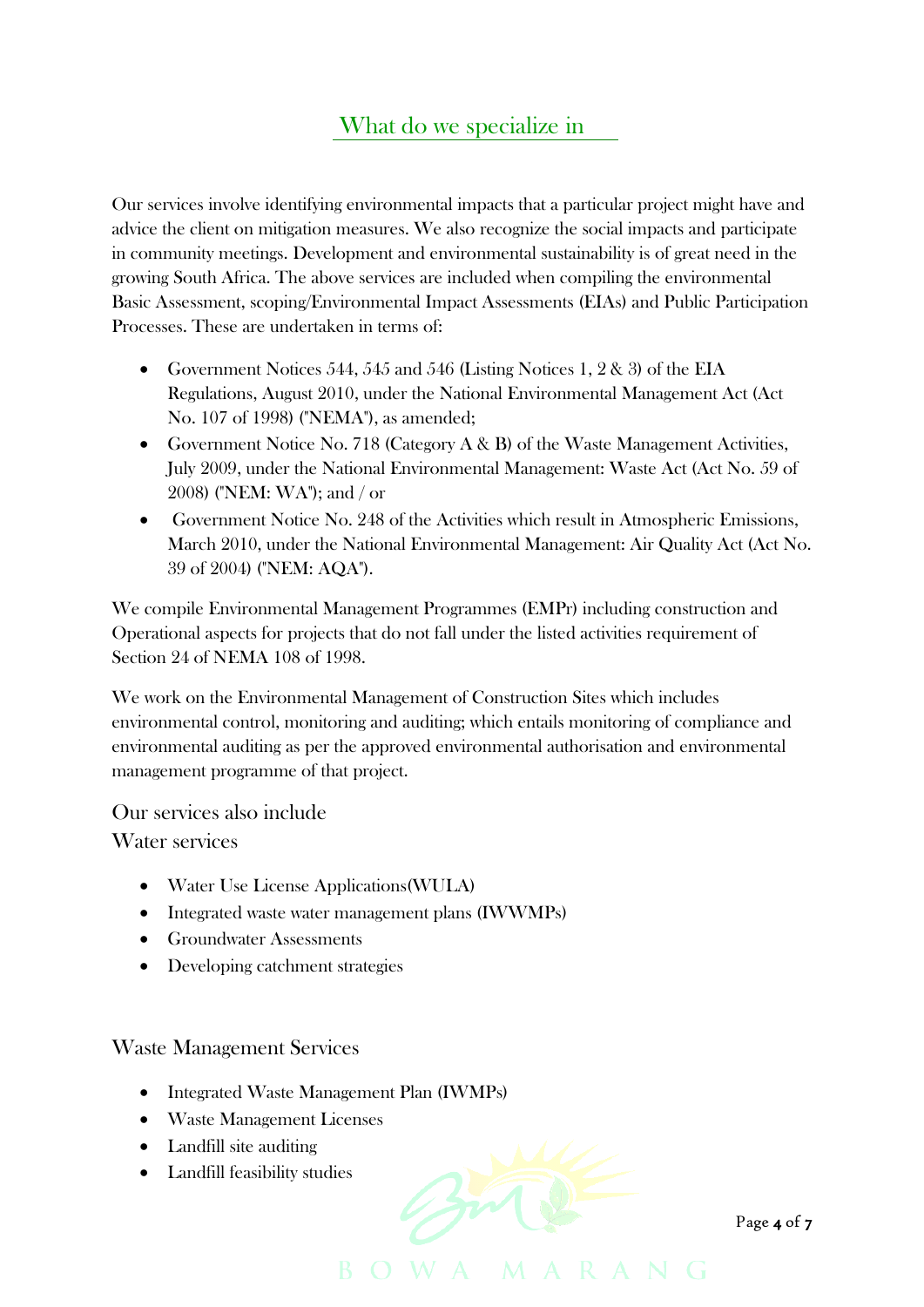• Risk assessments

#### Operation services

- Rehabilitation of contaminated soils (oil spillage etc.)
- Construction of erosion control measures
- Construction of wetland rehabilitation plans
- Hydro-seeding

#### SHEQ services

- Occupational Health and Safety Plans
- Compilation of Construction Health & Safety files
- Occupational Health & Safety Risk Assessments
- Safety Health Environment & Quality Auditing

## Previous Projects Experience

BOWA Marang Environmental Management and Consulting management has been involved with providing specialist services to conduct Environmental Impact Assessments (EIAs) for the Dr. Ruth Segomotsi Mompati Distrct under North West Department of Public Works and roads for the upgrade of the Dithakwaneng road with Senzomanzi pty (ltd)

Geohydrological Investigation for Leeufontein (Mokgola) Village for Ngaka Modiri Molema district with Senzomanzi pty ltd)

Environmental Management and Monitoring for the Department of Public Works and roads for the Special Maintenance of road P34/5 (R506) from Schweitzer Reneke to Christiana with Envirstep

Environmental Management and Monitoring for the Department of Public Works and roads for the proposed rehabilitation of road D1263 from Sonop to Brits

Environmental Impact Assessment and Monitoring for the Department of Public Works and Roads for the rehabilitation of phase 2 from Potchefstroom to Vanderbilpark (Gauteng border)



Page 5 of 7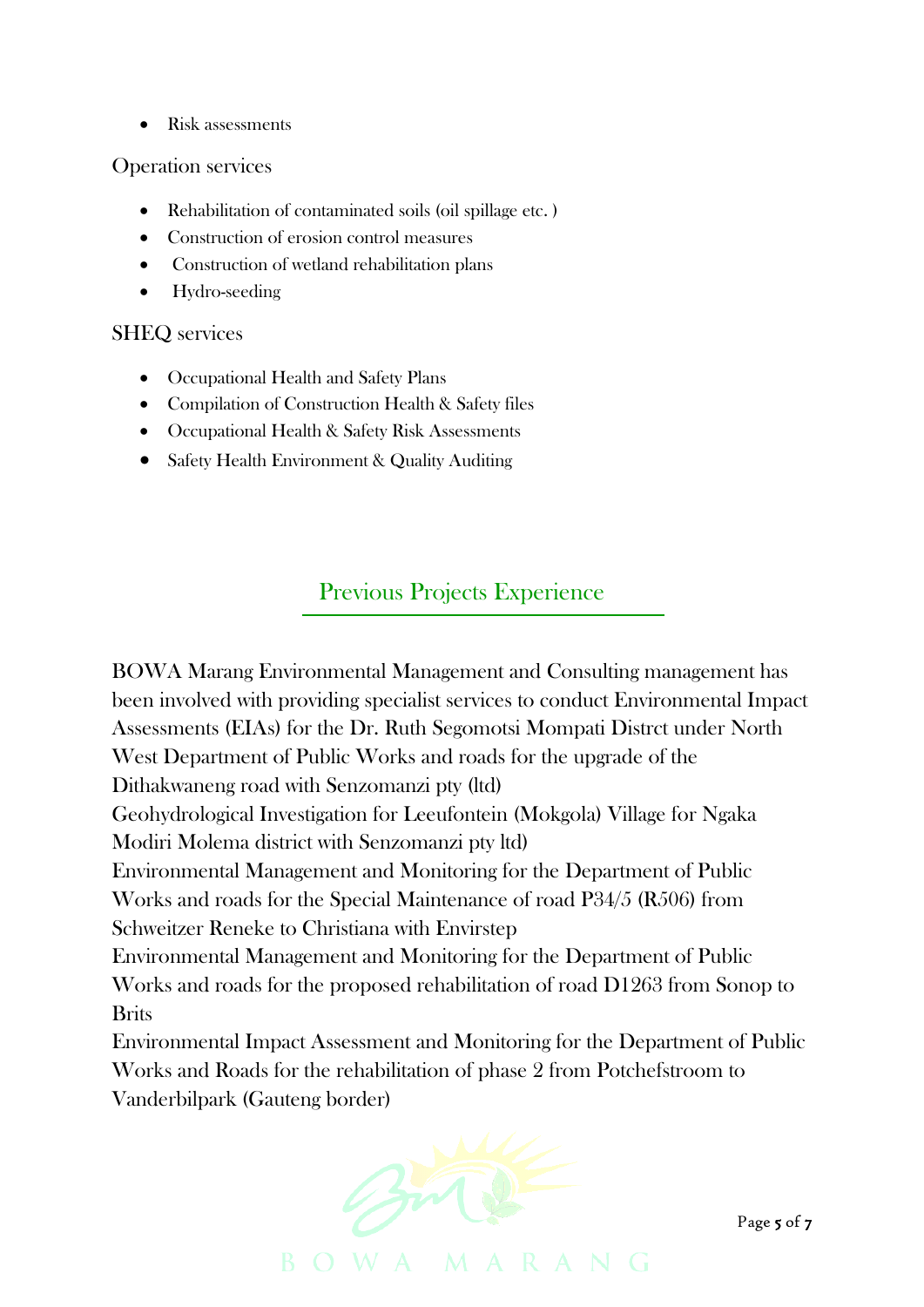## Prospective Clients

We cover large client base which includes but are not limited to:

- Government Departments
- Non Government Organisations
- District and Local Municipalities
- Private Companies
- Consulting Civil Engineers
- Construction Companies
- Property Developers
- Project Managers

#### Management

#### Ms.BoipeloWaarts (Managing Director)

Ms. B Waarts has experience in environmental consulting. She holds a BSS Geography and Environmental Management degree from University of KwaZulu Natal and a HWSETA safety, health and environment certificate. In addition she has a certificate in Environmental Law from the University of North West. She has experience in EIA's and Basic Assessments, Environmental Auditing, Environmental Management Programme and Public involvement.

Ms. Boipelo Waarts is currently the Environmental Assessment Practitioner and Managing member of BOWA Marang Consulting and is involved in managing the day-to-day running of the business. She is responsible for the vision and strategic decisions of the business and all the activities of the business



Page 6 of 7